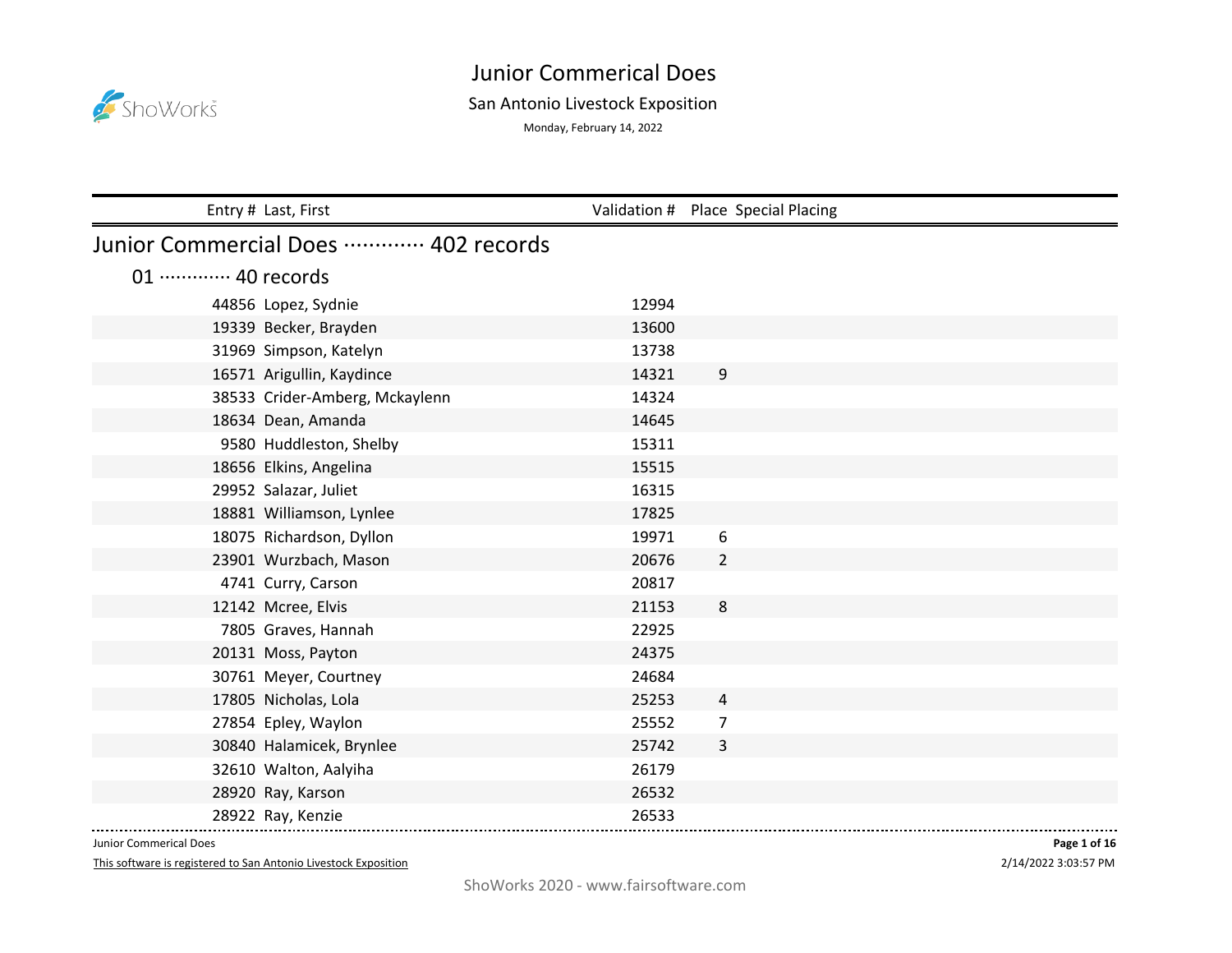| Entry # Last, First                 |                | Validation # Place Special Placing |
|-------------------------------------|----------------|------------------------------------|
| Junior Commercial Does  402 records |                |                                    |
| 01 ············· 40 records         |                |                                    |
| 30294 Woods, Warren                 | 26916          |                                    |
| 23796 Griffin, Kielee               | 29376          | 10                                 |
| 20847 Gallant, Mary                 | 29518          |                                    |
| 16604 Davis, Camden                 | 29590          |                                    |
| 20073 Spitzer, Joshua               | 29828          |                                    |
| 20069 Hernandez, Madelynne          | 29830          |                                    |
| 23765 Garza, Ayanna                 | 30243          |                                    |
| 26412 Ziegler, Elisabeth            | 31788          |                                    |
| 9356 Horner, Anna                   | 32937          |                                    |
| 4910 Williams, Jordan               | 33038          | $\mathbf{1}$                       |
| 5030 Mcguffin, Mckenzie             | 33092          |                                    |
| 14048 Mcfadin, Luke                 | 33226          |                                    |
| 8533 Faught, Caden                  | 33243          | 5                                  |
| 38995 Hohenberger, Heston           | 34707          |                                    |
| 38553 Crider-Amberg, Mckaylenn      | 34724          |                                    |
| 29003 Britton, Zachary              | 34754          |                                    |
| 33672 Kurschinski, Kaitlyn          | 34882          |                                    |
|                                     |                |                                    |
| 02 ············· 47 records         |                |                                    |
|                                     |                |                                    |
| 26945 Kunz, Jaxon                   | 13504          |                                    |
| 1996 Contreras, Gabriel             | 14013          |                                    |
| 10589 Press, Jax                    | 14021          |                                    |
| 2094 Torres, Patricia               | 14024          |                                    |
| 2009 Gafke, Bailey                  | 14053          |                                    |
| 23866 Wilford, Braedon              | 14167          |                                    |
| 36147 Ojeda, Alexandria             | 14187<br>14274 |                                    |
| 10634 Glover, Savannah              |                | 9                                  |
| 15371 Lewis, Rex                    | 14294          |                                    |

This software is registered to San Antonio Livestock Exposition

2/14/2022 3:03:59 PM **Page 2 of 16**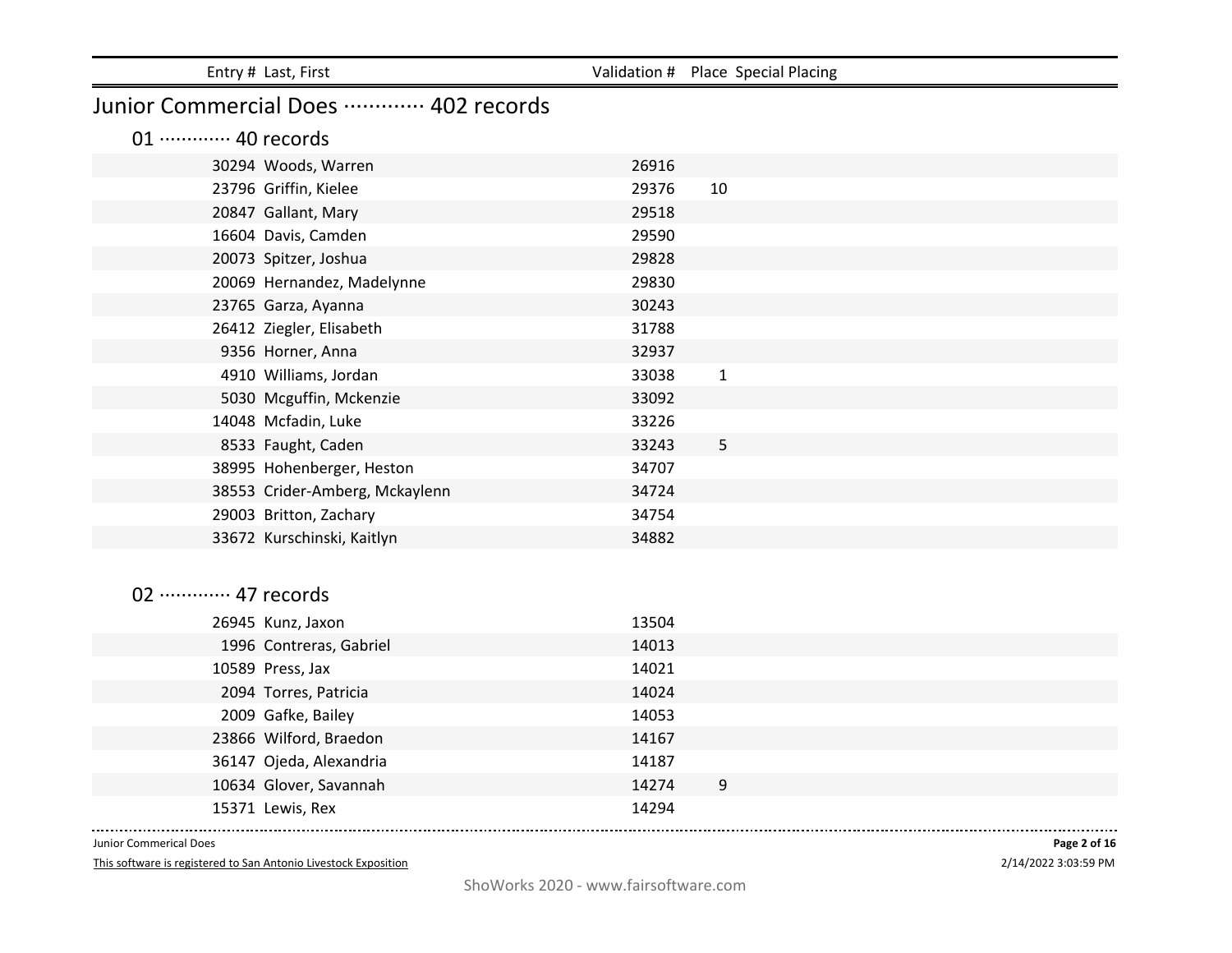| Entry # Last, First                 |       | Validation # Place Special Placing |  |  |
|-------------------------------------|-------|------------------------------------|--|--|
| Junior Commercial Does  402 records |       |                                    |  |  |
| 02 ············· 47 records         |       |                                    |  |  |
| 18617 Perrenoud, Shelby             | 14370 | 10                                 |  |  |
| 39874 Payne, Kaitlyn                | 15608 |                                    |  |  |
| 22167 Greer, Ryleigh                | 15674 |                                    |  |  |
| 23354 Lindley, Audrey               | 16314 | $\boldsymbol{6}$                   |  |  |
| 29953 Salazar, Juliet               | 16316 |                                    |  |  |
| 30109 Parks, Logan                  | 16782 |                                    |  |  |
| 31194 Odom, Jeithin                 | 18039 |                                    |  |  |
| 751 Coufal, Kenna                   | 18893 | 3                                  |  |  |
| 29264 Holmes, Landon                | 19322 | 5                                  |  |  |
| 42384 Woods, Autumn                 | 20003 |                                    |  |  |
| 8606 Booth, Tucker                  | 20953 |                                    |  |  |
| 12154 Gray, Ashley                  | 21149 |                                    |  |  |
| 12168 Hanks, Madison                | 21164 |                                    |  |  |
| 41424 Lefever, Lucas                | 21503 |                                    |  |  |
| 5284 Rokohl, Keith                  | 22901 |                                    |  |  |
| 15994 Fisher, Brooke                | 23961 | $\overline{7}$                     |  |  |
| 17374 Silvers, Shepard              | 24194 | $\overline{2}$                     |  |  |
| 28022 Jones, Joslyn                 | 24924 |                                    |  |  |
| 32632 Alleva, Piper                 | 26088 |                                    |  |  |
| 32609 Walton, Aalyiha               | 26122 |                                    |  |  |
| 32638 Rosas, Rose                   | 26166 |                                    |  |  |
| 18243 Steel, Paige                  | 26211 |                                    |  |  |
| 16651 Kendrick, Maysa               | 27079 |                                    |  |  |
| 16574 Arigullin, Kaydince           | 27856 |                                    |  |  |
| 16603 Davis, Camden                 | 29591 |                                    |  |  |
| 20064 Kieschnick, Payton            | 29717 |                                    |  |  |
| 20010 Brosig, Payson                | 29793 |                                    |  |  |
| 13098 Coxey, Sheldon                | 30422 | $\mathbf{1}$                       |  |  |
| 26408 Lanford, Anna                 | 31785 |                                    |  |  |

This software is registered to San Antonio Livestock Exposition

2/14/2022 3:03:59 PM **Page 3 of 16**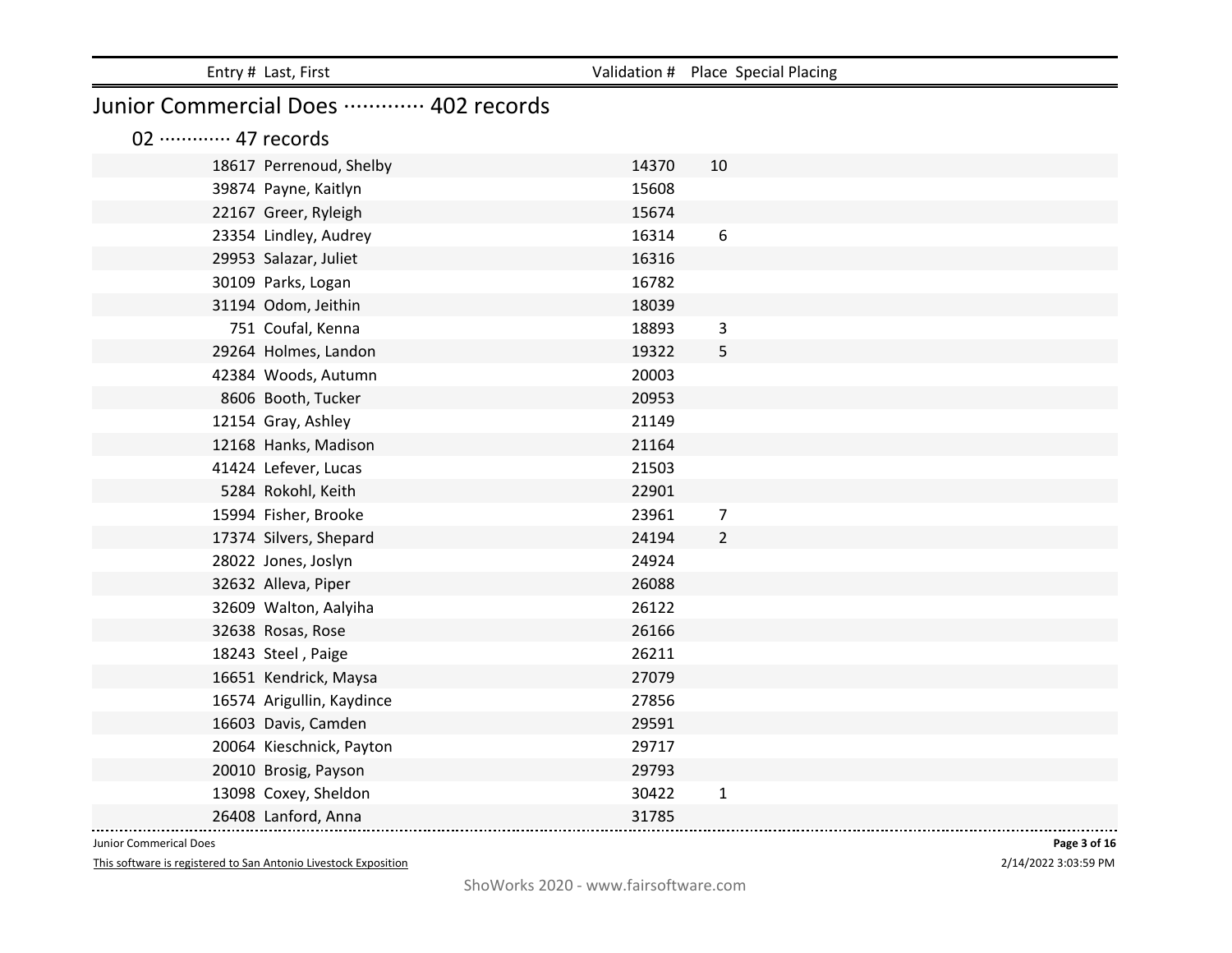|                             | Entry # Last, First                 |       | Validation # Place Special Placing |  |  |
|-----------------------------|-------------------------------------|-------|------------------------------------|--|--|
|                             | Junior Commercial Does  402 records |       |                                    |  |  |
| 02 ············· 47 records |                                     |       |                                    |  |  |
|                             | 26896 Dreyer, Brett                 | 31973 | 8                                  |  |  |
|                             | 25824 Lemon, Cooper                 | 32654 |                                    |  |  |
|                             | 4822 Gonzales, Makayla              | 33027 |                                    |  |  |
|                             | 27743 Phelps, Kaylee                | 33233 |                                    |  |  |
|                             | 60384 Locascio, Brook               | 33973 | 4                                  |  |  |
|                             | 2038 Garcia, Christina              | 34678 |                                    |  |  |
|                             | 18648 Perrenoud, Shelby             | 34723 |                                    |  |  |
|                             | 6271 Youngblood, Kaitlin            | 36494 |                                    |  |  |
|                             | 23745 Rodgers, Karlee               | 37878 |                                    |  |  |
|                             |                                     |       |                                    |  |  |
| 03 ············· 42 records |                                     |       |                                    |  |  |
|                             | 17034 Purchis, Madison              | 13201 |                                    |  |  |
|                             | 31961 Simpson, Kameron              | 13737 |                                    |  |  |
|                             | 2014 Gafke, Bailey                  | 14272 |                                    |  |  |
|                             | 30778 Evans, Mckenzie               | 15450 | $\overline{2}$                     |  |  |
|                             | 22892 Kelso, Weston                 | 16717 |                                    |  |  |
|                             | 26512 Gonzalez, Ofilia              | 17088 |                                    |  |  |
|                             | 26583 Lowe, Hunter                  | 17110 |                                    |  |  |
|                             | 26362 Mcquien, Justin               | 17820 |                                    |  |  |
|                             | 39073 Fisher, Nadine                | 17917 |                                    |  |  |
|                             | 44314 Conring, Kasen                | 18060 |                                    |  |  |
|                             | 33026 Young, Jada                   | 18618 | 6                                  |  |  |
|                             | 17893 Alexander, Coy                | 20475 | 4                                  |  |  |
|                             | 24798 Kelly, Maddilynn              | 21126 |                                    |  |  |
|                             | 7795 Graves, Kailey                 | 22926 |                                    |  |  |
|                             | 29125 Ernst, Briley                 | 23406 |                                    |  |  |
|                             | 29883 Homeyer, Lauren               | 23454 |                                    |  |  |
|                             | 60386 De La Paz, Aleyda             | 24304 | 10                                 |  |  |

This software is registered to San Antonio Livestock Exposition

2/14/2022 3:03:59 PM **Page 4 of 16**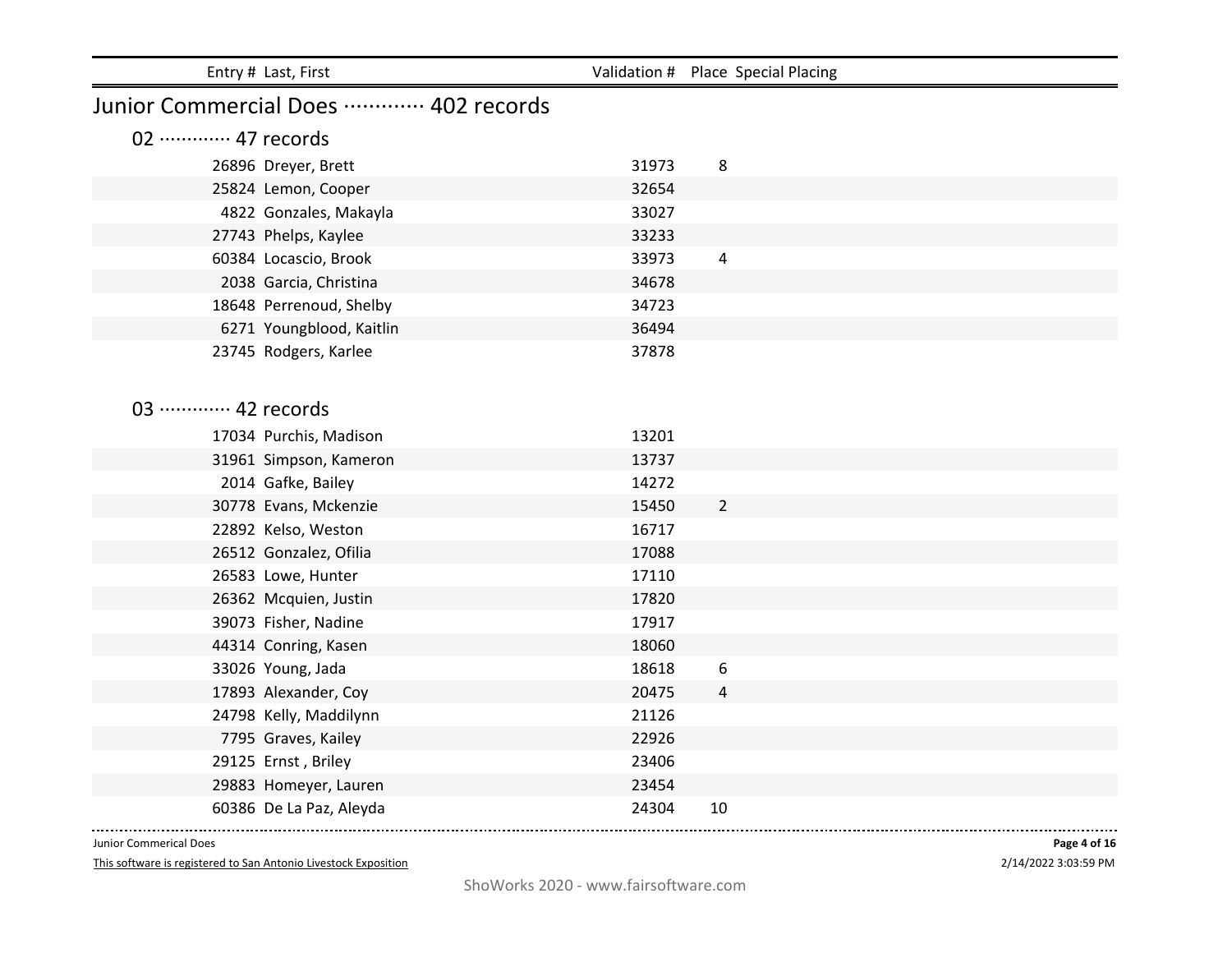| Entry # Last, First                                             |       | Validation # Place Special Placing |
|-----------------------------------------------------------------|-------|------------------------------------|
| Junior Commercial Does  402 records                             |       |                                    |
| 03 ············· 42 records                                     |       |                                    |
| 27984 Pullin, Cheyann                                           | 24884 |                                    |
| 13691 Pharr, Joshua                                             | 25300 | 3                                  |
| 36807 Epley, Waylon                                             | 25549 |                                    |
| 4225 Wagner, William                                            | 25652 |                                    |
| 32631 Alleva, Piper                                             | 26089 |                                    |
| 41590 Gonzalez, Liana                                           | 26118 |                                    |
| 32618 Rushfeldt, Kellen                                         | 26119 |                                    |
| 32615 Watts, Christina                                          | 26157 |                                    |
| 30286 Woods, Wyatt                                              | 26915 | 9                                  |
| 16652 Kendrick, Maysa                                           | 27081 |                                    |
| 29566 Gregory, Kylee                                            | 27385 | 5                                  |
| 25601 Stewart, Callen                                           | 29027 |                                    |
| 11321 Walker, Averi                                             | 29160 | $\mathbf{1}$                       |
| 16607 Taubert, Carly                                            | 29500 | 8                                  |
| 16897 Christian, Will                                           | 29542 |                                    |
| 16886 Christian, Whitney                                        | 29543 |                                    |
| 2173 Schrader, Samantha                                         | 30816 |                                    |
| 25772 Lemon, Brady                                              | 32658 | $\overline{7}$                     |
| 9350 Olsen, Katie                                               | 32945 |                                    |
| 4795 Padalecki, Katelyn                                         | 33030 |                                    |
| 27717 Moczygemba, Matthew                                       | 33123 |                                    |
| 45531 Noakes, Maverick                                          | 34248 |                                    |
| 5546 Zamora, Karina                                             | 34689 |                                    |
| 39033 Hohenberger, Hudson                                       | 34708 |                                    |
| 60387 Fanning, Graeson                                          | 35778 |                                    |
| 04 ············· 42 records                                     |       |                                    |
|                                                                 |       |                                    |
| 26786 Newsom, Cydney                                            | 13518 | 1                                  |
| Junior Commerical Does                                          |       | Page 5 of 16                       |
| This software is registered to San Antonio Livestock Exposition |       | 2/14/2022 3:04:00 PM               |

ShoWorks 2020 - www.fairsoftware.com

2/14/2022 3:04:00 PM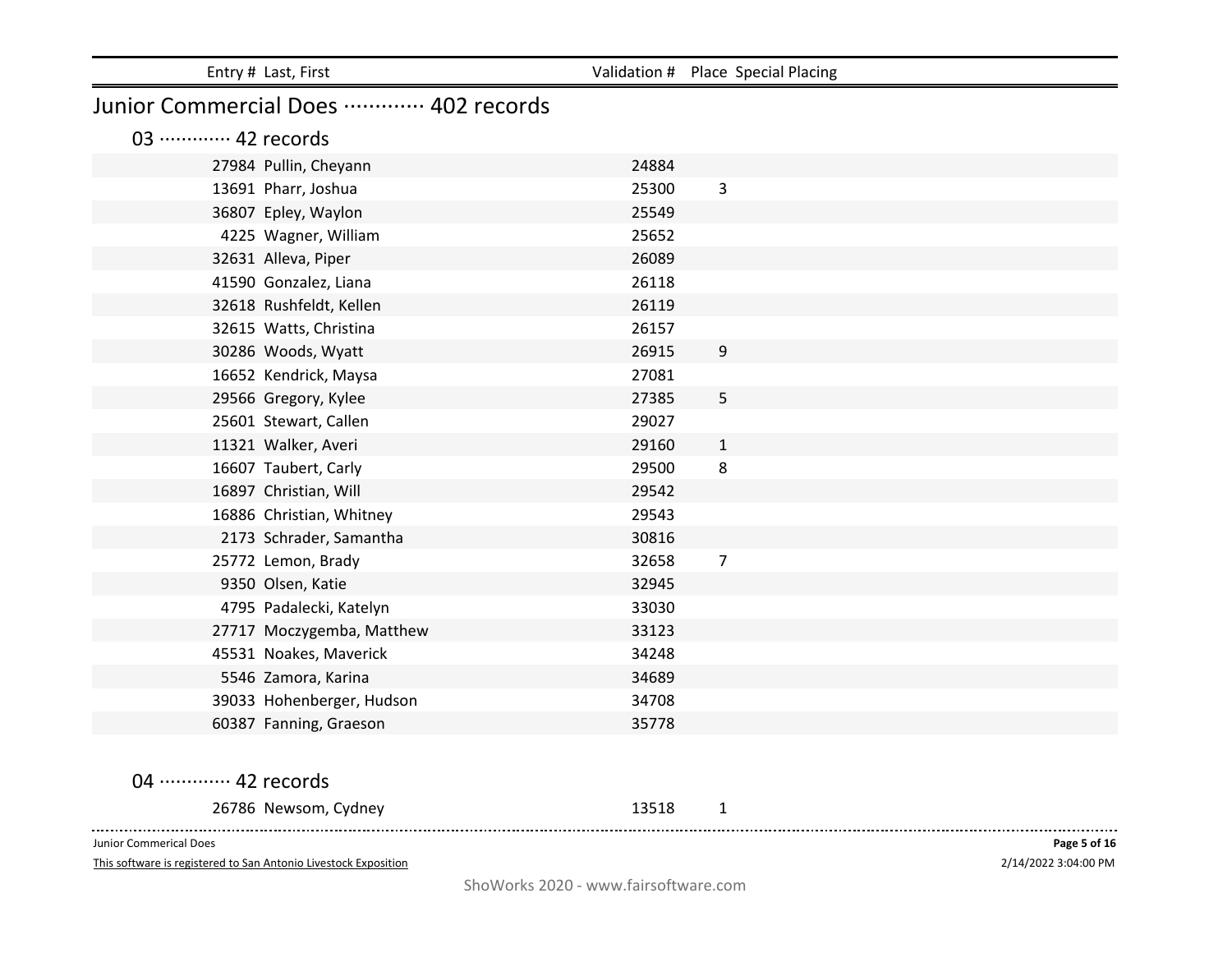| Entry # Last, First                     |       | Validation # Place Special Placing |
|-----------------------------------------|-------|------------------------------------|
| Junior Commercial Does ………… 402 records |       |                                    |
| 04 ············· 42 records             |       |                                    |
| 23673 Quinn, Sarah                      | 14156 |                                    |
| 7670 Sifuentes, Krista                  | 14182 | 3                                  |
| 6078 Villareal, Linda-Marie             | 14183 |                                    |
| 15374 Lewis, Rex                        | 14293 |                                    |
| 8041 Mcelroy, Misty                     | 14662 |                                    |
| 30771 Evans, Cooper                     | 15452 | $\overline{4}$                     |
| 18662 Haynes, Bethany                   | 15516 |                                    |
| 17022 Pelata, Mackenzie                 | 16562 |                                    |
| 17049 Pelata, Mackenzie                 | 16564 |                                    |
| 22858 Kelso, Carlie                     | 16717 |                                    |
| 8413 Pittman, Colton                    | 17655 |                                    |
| 8426 Eddleman, Gatlin                   | 17660 |                                    |
| 31214 Walton, Avery                     | 18058 |                                    |
| 2017 Klages, Kasey                      | 19018 | 6                                  |
| 29641 Hahn, Addison                     | 19424 | $\overline{7}$                     |
| 24834 Ehricke, Grace                    | 21128 | $\overline{2}$                     |
| 24817 Carty, Jaymi                      | 21130 |                                    |
| 12161 Monn, Ryan                        | 21159 |                                    |
| 20132 Moss, Payton                      | 24360 | $\boldsymbol{9}$                   |
| 18393 Goodman, Taytum                   | 24459 | 10                                 |
| 30841 Halamicek, Brynlee                | 25741 |                                    |
| 10538 Williams, Gracen                  | 26175 |                                    |
| 16554 Hoelscher, Heston                 | 26844 |                                    |
| 10943 Tanner, Chloe                     | 28130 |                                    |
| 20750 Chisum, Kinley Rae                | 29148 |                                    |
| 33234 Roland, Tinlee                    | 29994 |                                    |
| 13088 Coxey, Garrett                    | 30421 | 8                                  |
| 14448 Lacroix, Elizabeth                | 30884 |                                    |
| 39304 Bowen, Ryleigh                    | 31127 |                                    |

This software is registered to San Antonio Livestock Exposition

2/14/2022 3:04:00 PM **Page 6 of 16**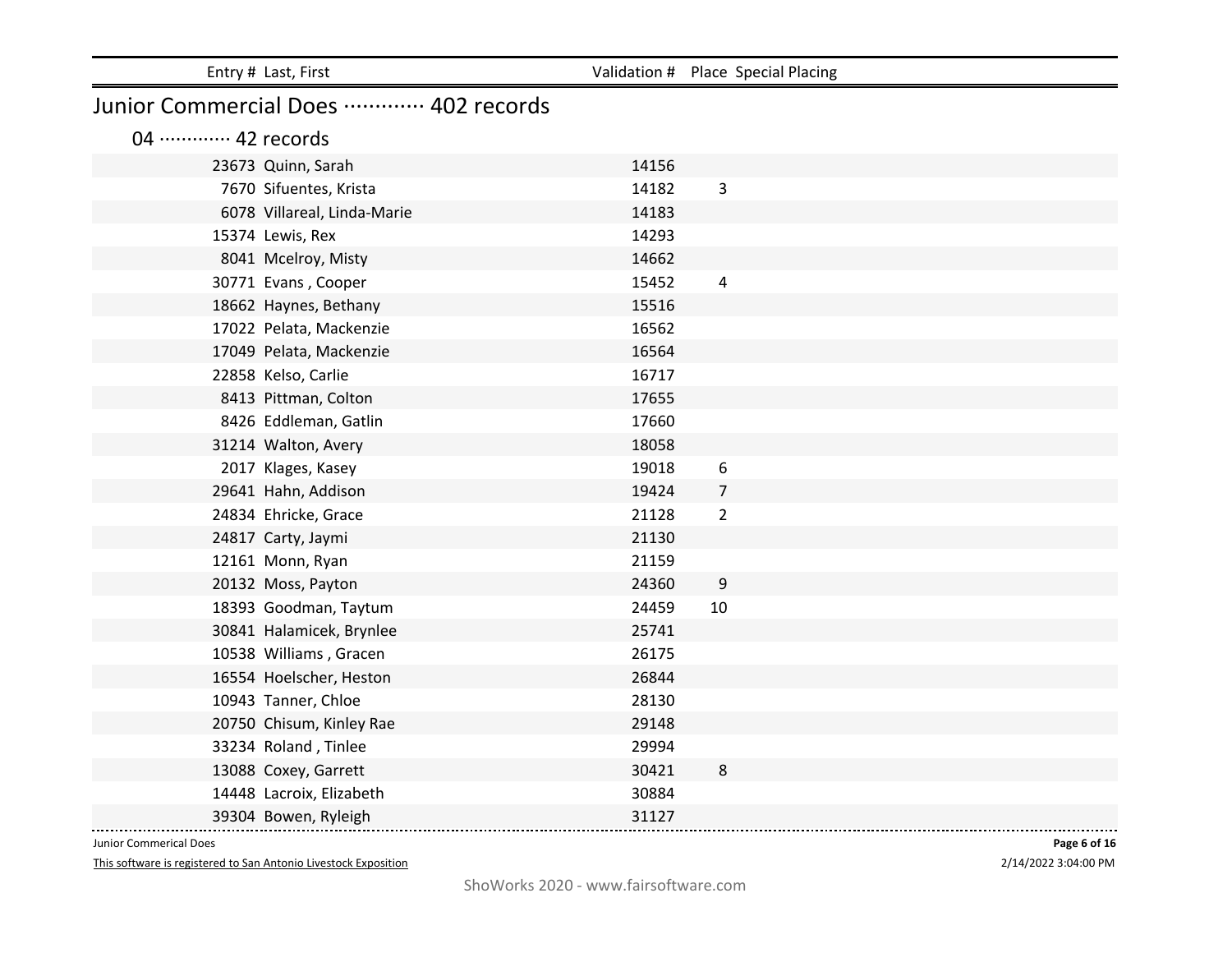| Entry # Last, First                      |                | Validation # Place Special Placing |  |
|------------------------------------------|----------------|------------------------------------|--|
| Junior Commercial Does  402 records      |                |                                    |  |
| 04 ············· 42 records              |                |                                    |  |
| 13455 Laminack, Nolan                    | 31460          | 5                                  |  |
| 26477 Speller, Dmarion                   | 31816          |                                    |  |
| 26270 Thompson, Lyric                    | 32667          |                                    |  |
| 5039 Mcguffin, Monroe                    | 33093          |                                    |  |
| 17641 Barlow, Rylee                      | 33120          |                                    |  |
| 4850 Hudel, Ryan                         | 33156          |                                    |  |
| 5784 Hudel, Nolan                        | 33157          |                                    |  |
| 27728 Peck, Katelyn                      | 33200          |                                    |  |
| 16546 Creel, Guthrie                     | 33636          |                                    |  |
| 36491 Armstrong, John                    | 33669          |                                    |  |
| 44595 Brown, Kenzie                      | 35002          |                                    |  |
| 41293 Akins, Paizlee                     | 35835          |                                    |  |
|                                          |                |                                    |  |
| 05 ············· 37 records              |                |                                    |  |
|                                          |                |                                    |  |
| 60388 Becker, Brayden                    | 13601<br>13868 |                                    |  |
| 17992 Comer, Ayden                       | 14176          |                                    |  |
| 5993 Rodriguez, Destiny                  |                |                                    |  |
| 22061 Rutherford, Cameron                | 15299<br>15616 |                                    |  |
| 22493 Munoz, Naomi                       | 15673          |                                    |  |
| 22158 Neu, Emma<br>39509 Mcentee, Bailey | 17509          |                                    |  |
| 31192 Odom, Jeithin                      | 18042          |                                    |  |
| 28621 Bettiga, Audrey                    | 18375          | $\mathbf{1}$                       |  |
| 11801 Wink, Kasen                        | 19163          | 10                                 |  |
| 36270 Maurer, Zoe                        | 19414          |                                    |  |
| 8535 Smith, Keagan                       | 20970          |                                    |  |
| 8034 Raines, Quincy                      | 21456          |                                    |  |
| 60389 De La Paz, Aleyda                  | 24303          |                                    |  |
|                                          |                |                                    |  |

This software is registered to San Antonio Livestock Exposition

2/14/2022 3:04:00 PM **Page 7 of 16**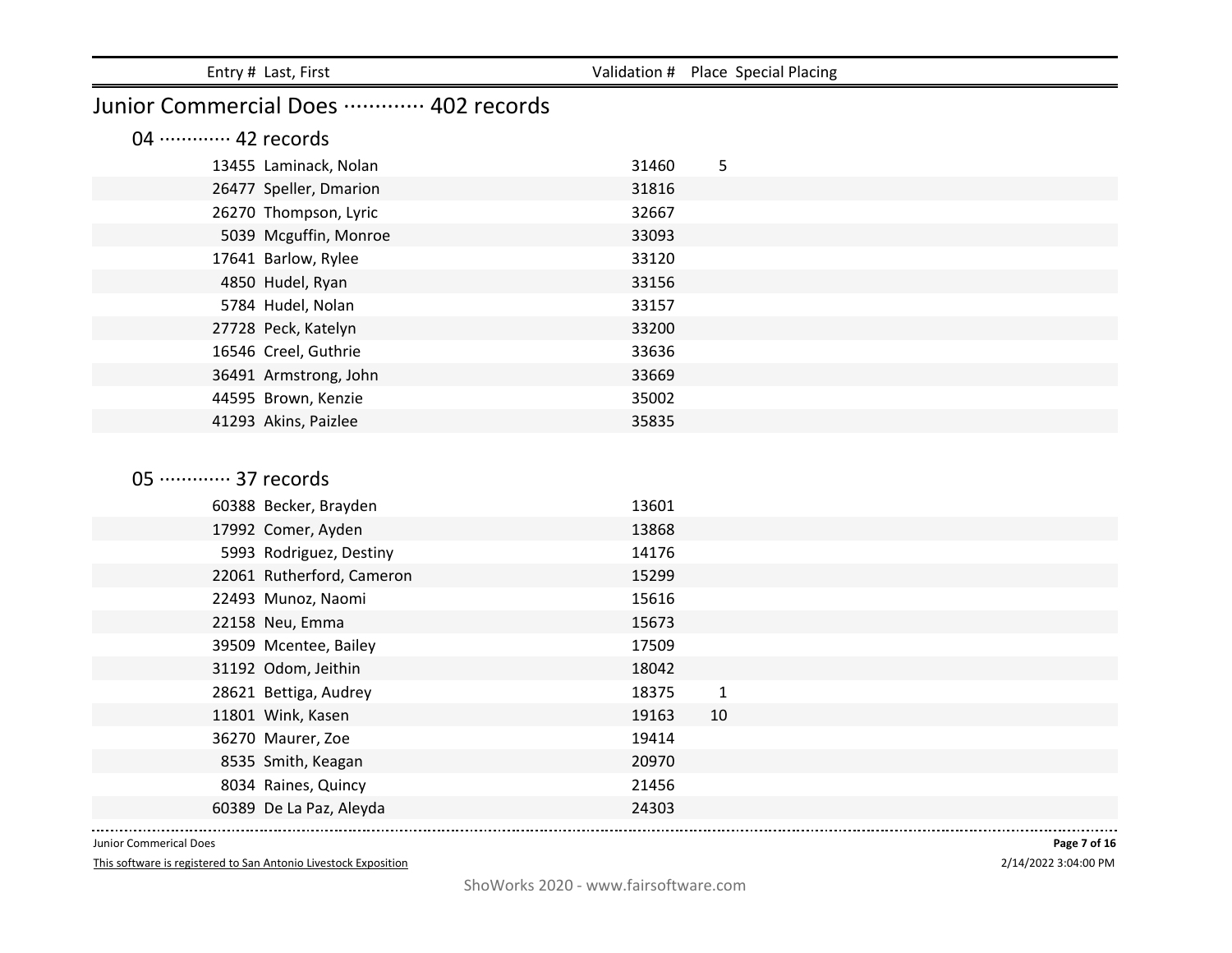| Entry # Last, First                 |       | Validation # Place Special Placing |
|-------------------------------------|-------|------------------------------------|
| Junior Commercial Does  402 records |       |                                    |
| 05 ············· 37 records         |       |                                    |
| 28074 Peters, Mary                  | 24905 |                                    |
| 13703 Pharr, Joshua                 | 25302 | 8                                  |
| 34176 Gerhart, Paden                | 25617 |                                    |
| 10539 Williams, Gracen              | 26176 |                                    |
| 27414 Tinkler, James                | 28764 | $\overline{7}$                     |
| 39246 Trail, Lexi                   | 28809 |                                    |
| 39276 Maddux, Taylor                | 28814 |                                    |
| 16599 Taubert, Brystal              | 29499 | $\overline{4}$                     |
| 37951 Chavez, Isabel                | 29931 |                                    |
| 39166 Pearce, Emily                 | 31129 |                                    |
| 26925 Dreyer, Morgan                | 31974 | 3                                  |
| 9349 Olsen, Katie                   | 32934 |                                    |
| 5036 Mcguffin, Mckenzie             | 33094 |                                    |
| 27620 Bowles, Raustin               | 33231 | $9\,$                              |
| 7244 Bryson, William                | 33517 |                                    |
| 7247 Bryson, William                | 33518 |                                    |
| 60385 Locascio, Brook               | 33974 | $\overline{2}$                     |
| 7046 Oney, Allyson                  | 34669 |                                    |
| 2128 Usher, Gavin                   | 34685 |                                    |
| 4714 Bulpin, Rhiannon               | 34686 |                                    |
| 4713 Bulpin, Rhiannon               | 34687 |                                    |
| 29795 Osborne, Ashley               | 37182 | 5                                  |
| 12141 Mcree, Elvis                  | 38393 | 6                                  |
|                                     |       |                                    |
| 06 ············· 46 records         |       |                                    |
| 17031 Purchis, Madison              | 13200 |                                    |
| 21086 Rodriguez, Hailey             | 13587 |                                    |
| 18094 Thompson, Kendall             | 13720 |                                    |

This software is registered to San Antonio Livestock Exposition

2/14/2022 3:04:01 PM **Page 8 of 16**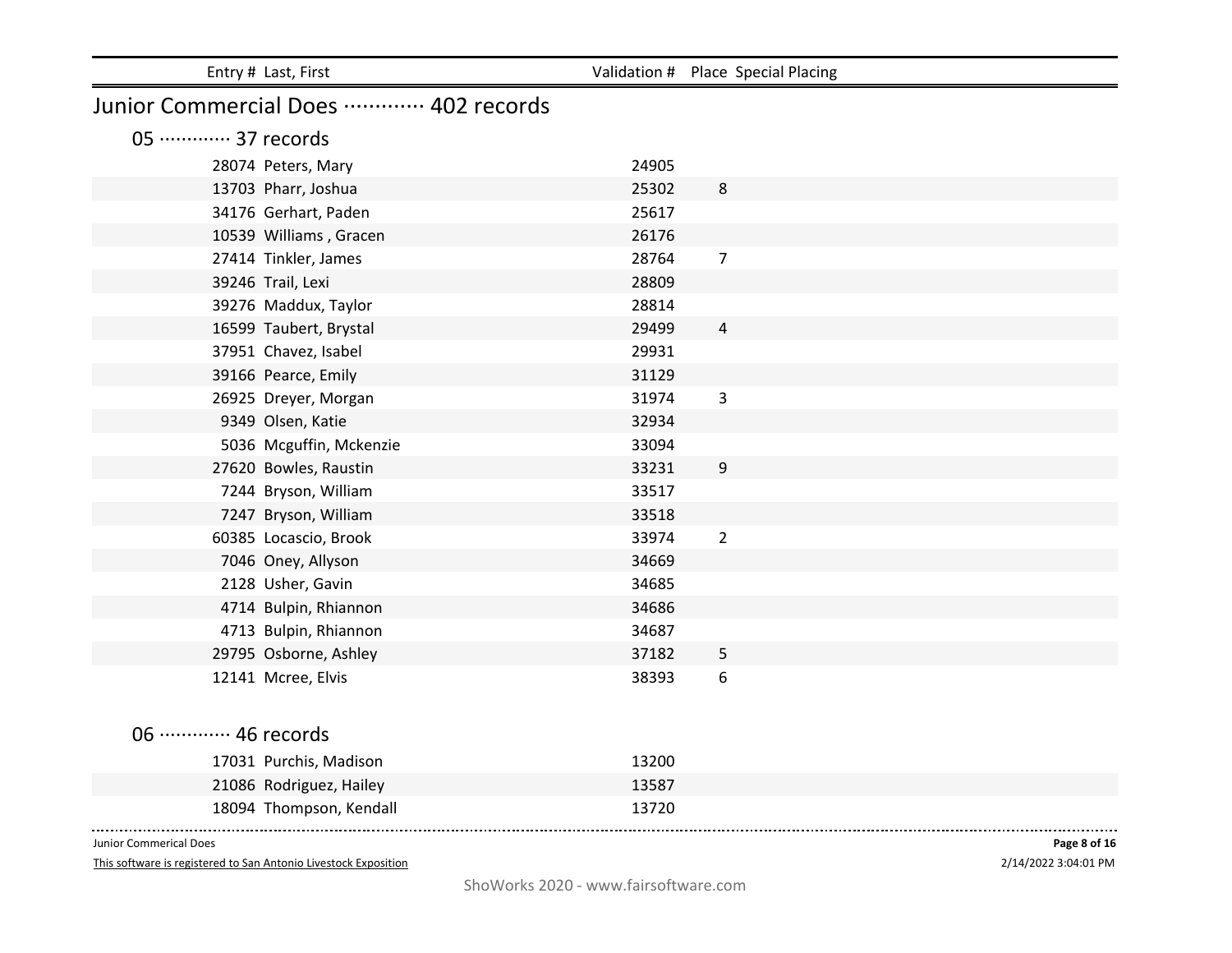| Entry # Last, First         |                                     | Validation # Place Special Placing |  |  |
|-----------------------------|-------------------------------------|------------------------------------|--|--|
|                             | Junior Commercial Does  402 records |                                    |  |  |
| 06 ············· 46 records |                                     |                                    |  |  |
| 5975 Martinez, Catalina     | 14102                               |                                    |  |  |
| 23864 Wilford, Braedon      | 14166                               |                                    |  |  |
| 30772 Evans, Cooper         | 15451                               | $\mathbf{1}$                       |  |  |
| 39872 Payne, Kaitlyn        | 15623                               |                                    |  |  |
| 26532 Hall, Ashlynn         | 17076                               |                                    |  |  |
| 26509 Gonzalez, Ofilia      | 17084                               |                                    |  |  |
| 26577 Miller, Easton        | 17093                               |                                    |  |  |
| 26584 Lowe, Hunter          | 17109                               |                                    |  |  |
| 28650 Bettiga, Emily        | 18376                               |                                    |  |  |
| 16020 Raney, Gracie         | 19816                               |                                    |  |  |
| 18066 Richardson, Dyllon    | 19970                               | 8                                  |  |  |
| 24840 Lebrock, Madison      | 21140                               |                                    |  |  |
| 23270 Salinas, Audrey       | 21714                               |                                    |  |  |
| 26103 Ochoa, Thalia         | 21981                               | 3                                  |  |  |
| 5275 Rokohl, Kayde          | 22900                               | 6                                  |  |  |
| 15995 Fisher, Brooke        | 23962                               | 5                                  |  |  |
| 28075 Peters, Mary          | 24904                               |                                    |  |  |
| 27963 Peters, Cade          | 24906                               |                                    |  |  |
| 27850 Epley, Rayna          | 25548                               |                                    |  |  |
| 14552 Morgan, Rosalie       | 26499                               |                                    |  |  |
| 7229 Sakellakis, Alysun     | 27230                               |                                    |  |  |
| 29797 Osborne, Ashley       | 27238                               |                                    |  |  |
| 560 Dempsey, Jenna          | 27277                               |                                    |  |  |
| 28527 Boyd, Maddie          | 27804                               |                                    |  |  |
| 33617 Garrett, Payton       | 27819                               |                                    |  |  |
| 14970 Thiel, Tanna          | 27842                               |                                    |  |  |
| 19963 Lankford, Jolie       | 29763                               |                                    |  |  |
| 30511 Mendoza, Brian        | 30615                               |                                    |  |  |
| 2178 Ressl, Grace           | 30835                               |                                    |  |  |

This software is registered to San Antonio Livestock Exposition

2/14/2022 3:04:01 PM **Page 9 of 16**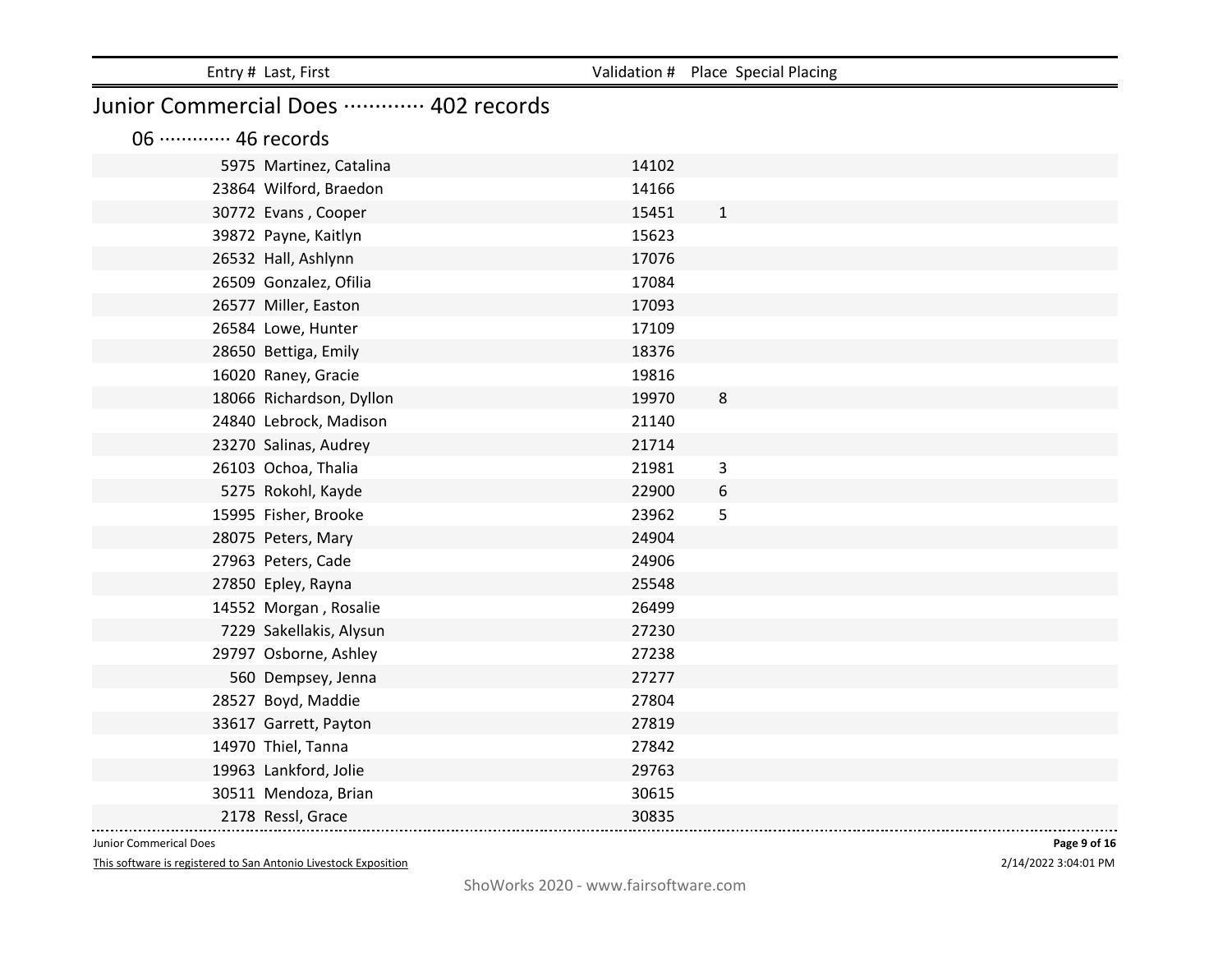| Entry # Last, First                 |       | Validation # Place Special Placing |  |  |
|-------------------------------------|-------|------------------------------------|--|--|
| Junior Commercial Does  402 records |       |                                    |  |  |
| 06 ············· 46 records         |       |                                    |  |  |
| 23022 Gordillo, Kaden               | 30992 |                                    |  |  |
| 13728 Weishuhn, Jace                | 31642 |                                    |  |  |
| 22822 Elizondo, Savanna             | 31748 | $\overline{2}$                     |  |  |
| 26893 Dreyer, Brett                 | 31972 | 10                                 |  |  |
| 26918 Dreyer, Morgan                | 31975 | 7                                  |  |  |
| 43787 Adams, Madeline               | 32800 |                                    |  |  |
| 5087 Zibelin, Peyton                | 33098 |                                    |  |  |
| 8447 Faught, Brylee                 | 33242 |                                    |  |  |
| 43488 Watkins, Hayden               | 34318 | $\overline{4}$                     |  |  |
| 10796 Martinez, Ashlyn              | 34507 |                                    |  |  |
| 2048 Lara, Faith                    | 34680 |                                    |  |  |
| 5545 Zamora, Karina                 | 34690 |                                    |  |  |
| 2348 Peters, Tori                   | 35046 | 9                                  |  |  |
| 32617 Rushfeldt, Kellen             | 36943 |                                    |  |  |
|                                     |       |                                    |  |  |
| 07 ············· 44 records         |       |                                    |  |  |
| 36518 Helbig, Cooper                | 12919 |                                    |  |  |
| 8042 Mcelroy, Misty                 | 14663 |                                    |  |  |
| 30777 Evans, Mckenzie               | 15455 | $\mathbf{1}$                       |  |  |
| 60516 Evans, Mckenzie               | 15455 | 1 Champion Commerical Doe          |  |  |
| 26528 Hall, Ashlynn                 | 17077 |                                    |  |  |

| 36518 Helbig, Cooper  | 12919                              |
|-----------------------|------------------------------------|
| 8042 Mcelroy, Misty   | 14663                              |
| 30777 Evans, Mckenzie | 15455<br>1                         |
| 60516 Evans, Mckenzie | 15455<br>1 Champion Commerical Doe |
| 26528 Hall, Ashlynn   | 17077                              |
| 44317 Conring, Kasen  | 18063                              |
| 2944 Williams, Kaiton | 18351                              |
| 9981 Boles, Hannah    | 18544                              |
| 750 Coufal, Cole      | 18892                              |
| 2018 Klages, Kasey    | 19098                              |
| 16019 Raney, Gracie   | 3<br>19815                         |
| 11607 Reed, Terrell   | 20786                              |
|                       |                                    |

This software is registered to San Antonio Livestock Exposition

2/14/2022 3:04:02 PM **Page 10 of 16**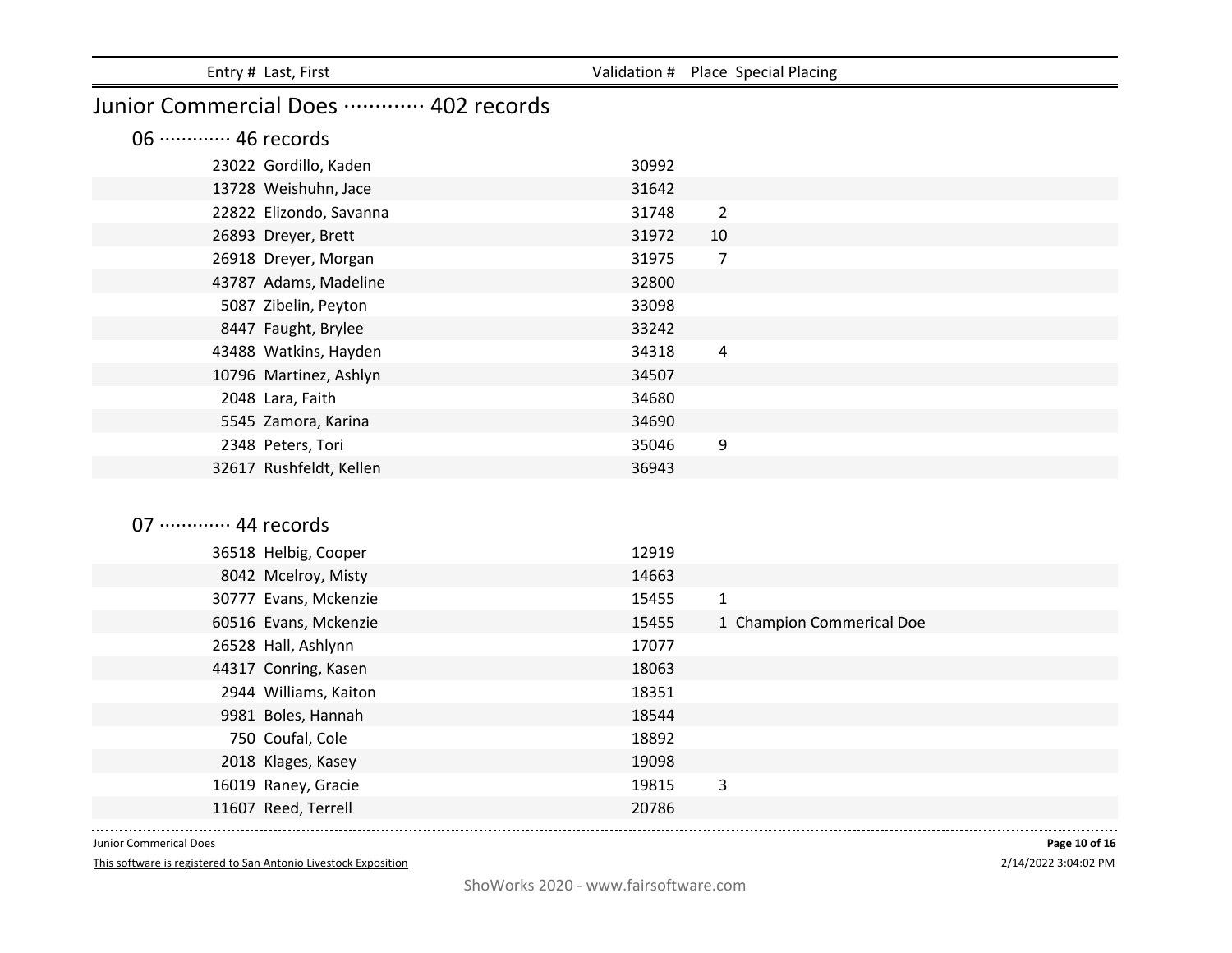| Entry # Last, First                     |       | Validation # Place Special Placing |  |  |  |
|-----------------------------------------|-------|------------------------------------|--|--|--|
| Junior Commercial Does ………… 402 records |       |                                    |  |  |  |
| 07 ············· 44 records             |       |                                    |  |  |  |
| 11608 Reed, Terrell                     | 20787 |                                    |  |  |  |
| 14590 Reed, Anna                        | 21059 | 4                                  |  |  |  |
| 18833 Robbins, Wyatt                    | 21721 | 5                                  |  |  |  |
| 20391 Robbins, Levi                     | 21727 | 8                                  |  |  |  |
| 7619 Romike, Corina                     | 22879 |                                    |  |  |  |
| 28027 Jones, Julie                      | 24927 |                                    |  |  |  |
| 32639 Rosas, Rose                       | 26167 |                                    |  |  |  |
| 32612 Ruiz, Ali                         | 26168 |                                    |  |  |  |
| 558 Waldrop, Kinley                     | 27393 | 9                                  |  |  |  |
| 18734 Rivera, Jacob                     | 27829 |                                    |  |  |  |
| 18727 Rivera, Dameon                    | 27831 |                                    |  |  |  |
| 39267 Hooper, Shayla                    | 28868 |                                    |  |  |  |
| 20751 Chisum, Kinley Rae                | 29146 |                                    |  |  |  |
| 16598 Taubert, Brystal                  | 29501 |                                    |  |  |  |
| 16734 Taubert, Elyse                    | 29503 |                                    |  |  |  |
| 19909 Decker, Blaise                    | 29740 | 6                                  |  |  |  |
| 13612 Weishuhn, Jace                    | 31641 | $\overline{7}$                     |  |  |  |
| 22820 Elizondo, Savanna                 | 31727 | $\overline{2}$                     |  |  |  |
| 26433 Litchfield, Katelynn              | 31786 |                                    |  |  |  |
| 44300 Koncaba, Josephine                | 32900 |                                    |  |  |  |
| 14104 Barlow, Rylee                     | 33121 |                                    |  |  |  |
| 27723 Peck, Addison                     | 33199 |                                    |  |  |  |
| 27785 Yow, Skylar                       | 33257 |                                    |  |  |  |
| 35602 Woody, Landry                     | 33433 |                                    |  |  |  |
| 6715 Joiner, Trinity                    | 33515 |                                    |  |  |  |
| 45528 Noakes, Kylie                     | 34247 |                                    |  |  |  |
| 2124 Trinidad, Jason                    | 34682 |                                    |  |  |  |
| 38433 Hohenberger, Addison              | 34709 |                                    |  |  |  |
| 28991 Britton, Samantha                 | 34753 | 10                                 |  |  |  |

This software is registered to San Antonio Livestock Exposition

2/14/2022 3:04:02 PM **Page 11 of 16**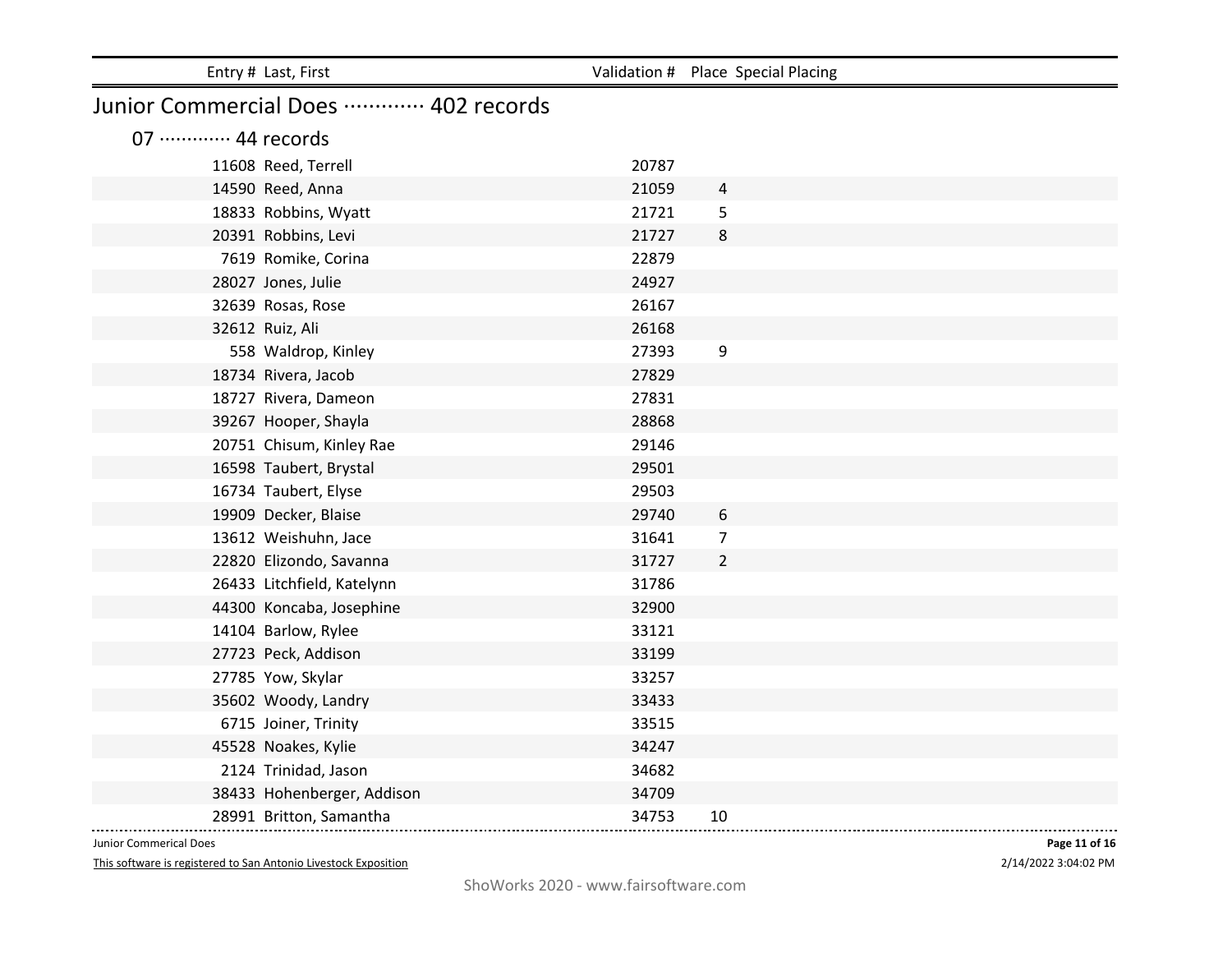| Entry # Last, First                        |                | Validation # Place Special Placing |
|--------------------------------------------|----------------|------------------------------------|
| Junior Commercial Does  402 records        |                |                                    |
| 07 ············· 44 records                |                |                                    |
| 2349 Peters, Tori                          | 35045          |                                    |
| 24879 Treichel, Madison                    | 36034          |                                    |
| 30612 Ellison, Britten                     | 36682          |                                    |
|                                            |                |                                    |
| 08 ············· 43 records                |                |                                    |
|                                            |                |                                    |
| 36448 Helbig, Brianna                      | 12914          |                                    |
| 17103 Golla, Darcy<br>60517 Newsom, Cydney | 13108<br>13519 | 1 Reserve Champion Commerical Doe  |
| 26782 Newsom, Cydney                       | 13519          | $\mathbf{1}$                       |
| 20162 Dubose, Katie Lynn                   | 13605          |                                    |
| 3889 Bevel, Montana                        | 14159          |                                    |
| 10649 Glover, Samantha                     | 14273          |                                    |
| 22059 Rutherford, Cameron                  | 15306          | $\overline{a}$                     |
| 22168 Greer, Ryleigh                       | 15675          |                                    |
| 9982 Boles, Hannah                         | 18545          |                                    |
| 33025 Young, Jada                          | 18619          | 10                                 |
| 25107 Young, Hailey                        | 18934          |                                    |
| 29640 Hahn, Addison                        | 19422          | 6                                  |
| 17894 Alexander, Coy                       | 20452          | $\overline{2}$                     |
| 20396 Kelm, Reece                          | 20571          |                                    |
| 14586 Reed, Anna                           | 21060          | 8                                  |
| 18835 Robbins, Wyatt                       | 21722          | 5                                  |
| 7656 Hunter, Colton                        | 22883          |                                    |
| 29160 Ernst, Kacelyn                       | 23407          |                                    |
| 28010 Jones, Jimmie                        | 24923          |                                    |
| 16537 Hoelscher, Raelye                    | 26845          | 3                                  |
| 33614 Garrett, Payton                      | 27818          |                                    |
| 14009 Johnson, Lillie                      | 28464          |                                    |

This software is registered to San Antonio Livestock Exposition

2/14/2022 3:04:02 PM **Page 12 of 16**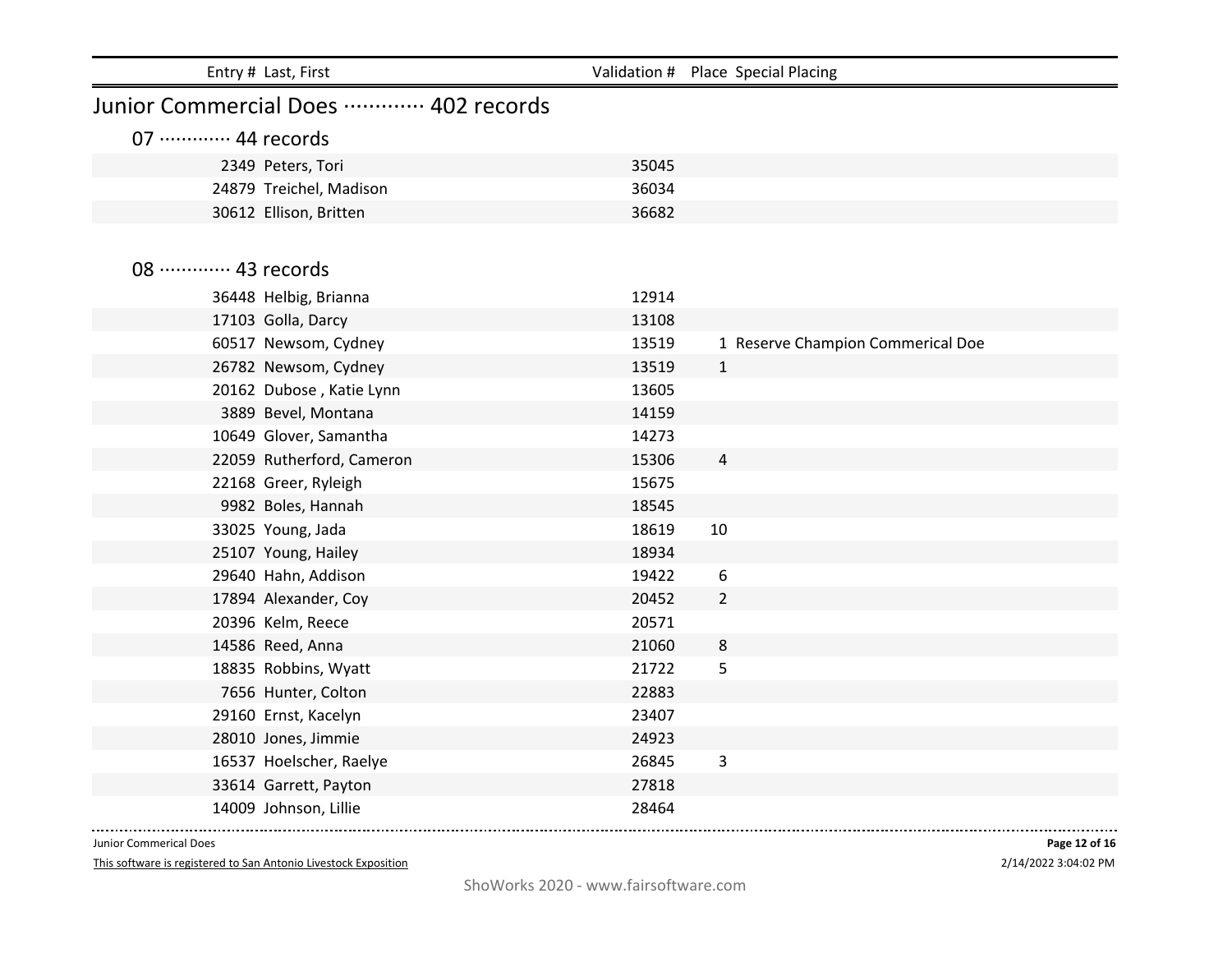| 31128 |                                           |
|-------|-------------------------------------------|
| 32659 |                                           |
| 33234 |                                           |
| 33235 |                                           |
| 33432 |                                           |
| 33513 |                                           |
| 33514 |                                           |
| 34514 |                                           |
| 34668 | 9                                         |
| 35115 |                                           |
| 35414 | $\overline{7}$                            |
| 35852 |                                           |
| 36493 |                                           |
| 36541 |                                           |
| 37521 |                                           |
| 37885 |                                           |
|       |                                           |
|       |                                           |
|       |                                           |
| 13866 |                                           |
| 14112 |                                           |
| 17754 |                                           |
| 18936 |                                           |
| 20969 |                                           |
|       | 28688<br>28689<br>29502<br>29742<br>12915 |

This software is registered to San Antonio Livestock Exposition

2/14/2022 3:04:03 PM **Page 13 of 16**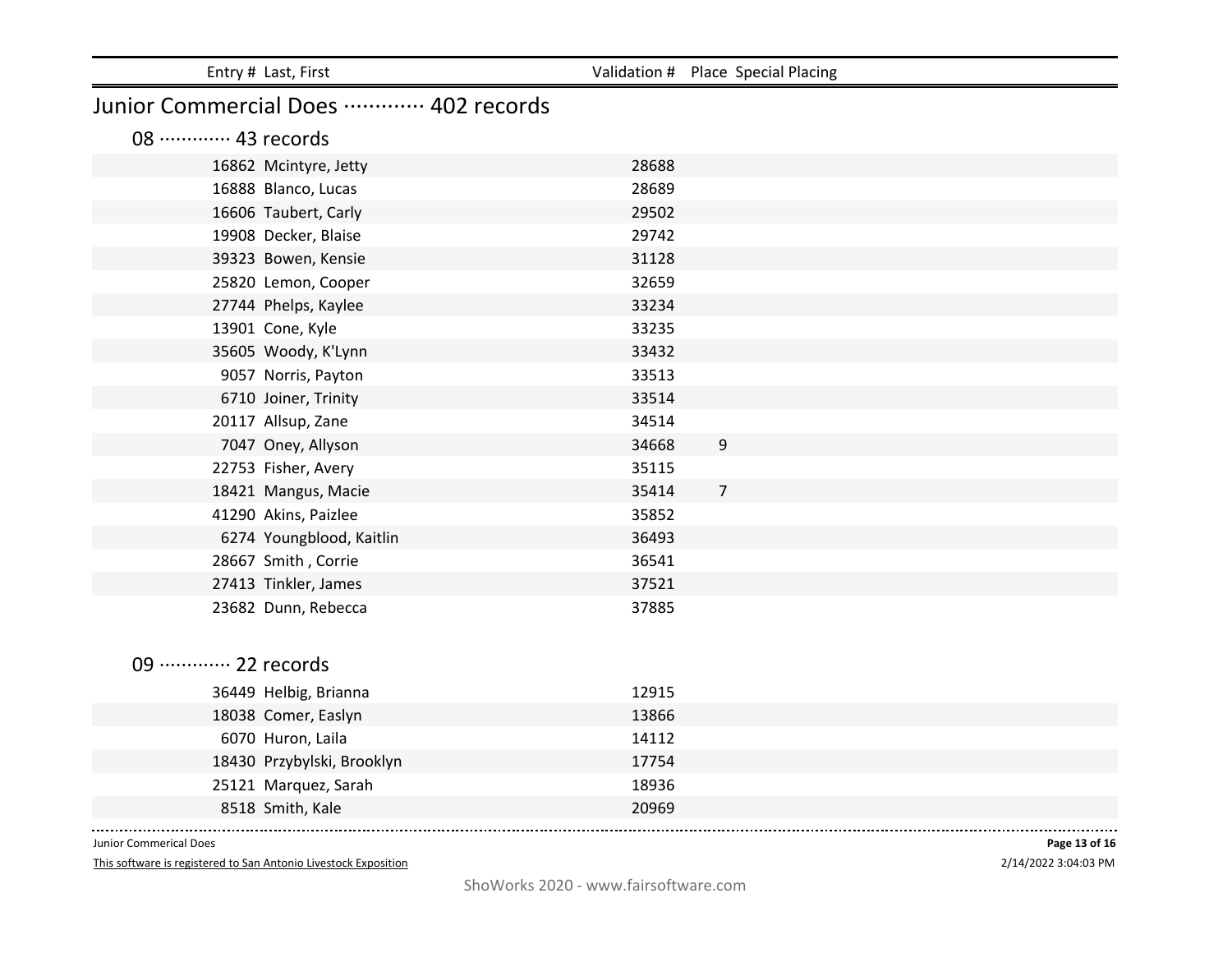| Entry # Last, First                 |       | Validation # Place Special Placing |
|-------------------------------------|-------|------------------------------------|
| Junior Commercial Does  402 records |       |                                    |
| 09 ············· 22 records         |       |                                    |
| 21727 Johnson, Danielle             | 24153 |                                    |
| 21725 Johnson, Danielle             | 24154 |                                    |
| 30893 Ellison, Brooke               | 24687 | $\overline{2}$                     |
| 27851 Epley, Rayna                  | 25547 | 5                                  |
| 7230 Pawlowski, Holly               | 27226 |                                    |
| 39245 Hall, Keyton                  | 28808 |                                    |
| 25608 Stewart, Callen               | 29028 |                                    |
| 39179 Pearce, Graycie               | 31130 |                                    |
| 39182 Pearce, Graycie               | 31131 |                                    |
| 36676 Pence, Connor                 | 31621 | $\overline{a}$                     |
| 35502 Woody, D'Laney                | 33431 |                                    |
| 20116 Allsup, Zane                  | 33571 | $\mathbf{3}$                       |
| 25750 Watkins, Logan                | 34319 | $\mathbf{1}$                       |
| 19348 Black, Brooke                 | 34431 |                                    |
| 10790 Rangel, Mckynze               | 34508 | $\overline{7}$                     |
| 18417 Reding, Jill                  | 35412 | 6                                  |
|                                     |       |                                    |
|                                     |       |                                    |
| 10 ············· 23 records         |       |                                    |
| 39537 Ham, Keeley                   | 13931 | 4                                  |
| 15569 Huddleston, Abigail           | 15312 |                                    |
| 26527 Hall, Ashlynn                 | 17078 |                                    |
| 26650 Nicholas, Dawson              | 17100 |                                    |
| 60390 Wieland, Briley               | 17901 | 3                                  |
| 16018 Raney, Gracie                 | 19814 |                                    |
| 44245 Cisneros, Sarah               | 21857 |                                    |
| 44246 Cisneros, Sarah               | 21858 |                                    |
| 44103 Cisneros, Sophia              | 21862 |                                    |
| 29029 Ducharme, Caraline            | 24258 |                                    |

This software is registered to San Antonio Livestock Exposition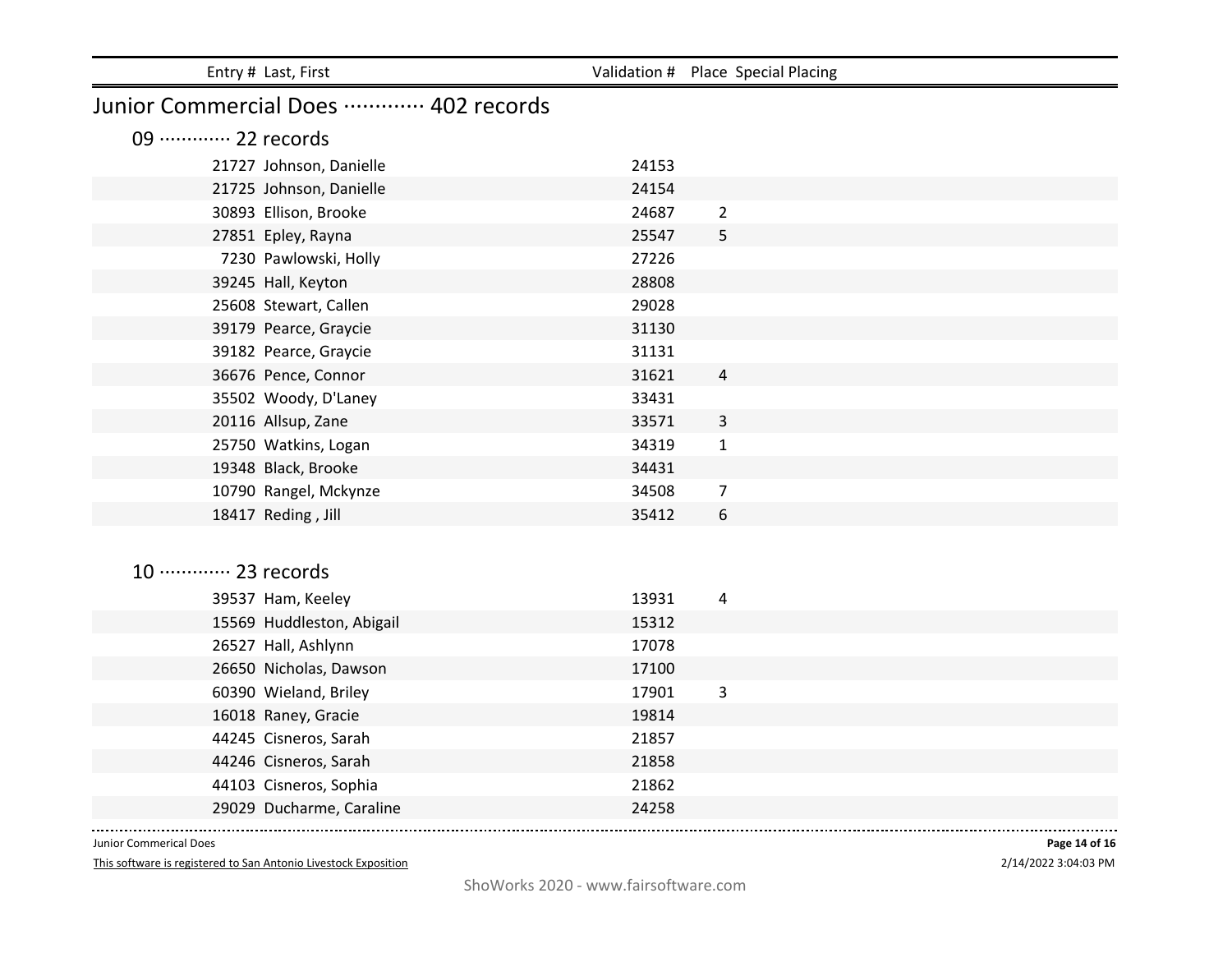| Entry # Last, First                 |       | Validation # Place Special Placing |
|-------------------------------------|-------|------------------------------------|
| Junior Commercial Does  402 records |       |                                    |
| 10 ············· 23 records         |       |                                    |
| 28008 Jones, Jimmie                 | 24926 |                                    |
| 32634 Alleva, Piper                 | 26090 |                                    |
| 10942 Tanner, Chloe                 | 28131 |                                    |
| 19566 Decker, Anna                  | 29738 | $\overline{2}$                     |
| 19565 Decker, Anna                  | 29739 | $\mathbf{1}$                       |
| 19961 Lankford, Jolie               | 29764 |                                    |
| 31462 Dunson, Dakota                | 30207 | 5                                  |
| 31461 Dunson, Dakota                | 30212 | 6                                  |
| 23746 Ramirez, Naitssa              | 30240 |                                    |
| 20118 Allsup, Zane                  | 33572 |                                    |
| 12155 Chavez, Maygen                | 33979 |                                    |
| 41795 Allen, Rachel                 | 34189 |                                    |
| 41162 Garcia, Daniel                | 34237 |                                    |
|                                     |       |                                    |
| 11 ············· 16 records         |       |                                    |
| 23452 Moran, Steven                 | 14201 |                                    |
| 26511 Gonzalez, Ofilia              | 17086 |                                    |
| 23272 Salinas, Audrey               | 21715 |                                    |
| 44102 Cisneros, Sophia              | 21861 |                                    |
| 28021 Jones, Joslyn                 | 24929 |                                    |
| 28026 Jones, Julie                  | 24931 |                                    |
| 11323 Walker, Averi                 | 29167 | $\overline{2}$                     |
| 5769 Johnson, Kaylee                | 33105 |                                    |
| 27724 Peck, Addison                 | 33192 |                                    |
| 27726 Peck, Katelyn                 | 33193 |                                    |
| 7246 Bryson, William                | 33524 | 4                                  |
| 44596 Brown, Kenzie                 | 34996 | 6                                  |
| 27059 Perrenoud, Shelby             | 35005 | 5                                  |

This software is registered to San Antonio Livestock Exposition

2/14/2022 3:04:03 PM **Page 15 of 16**